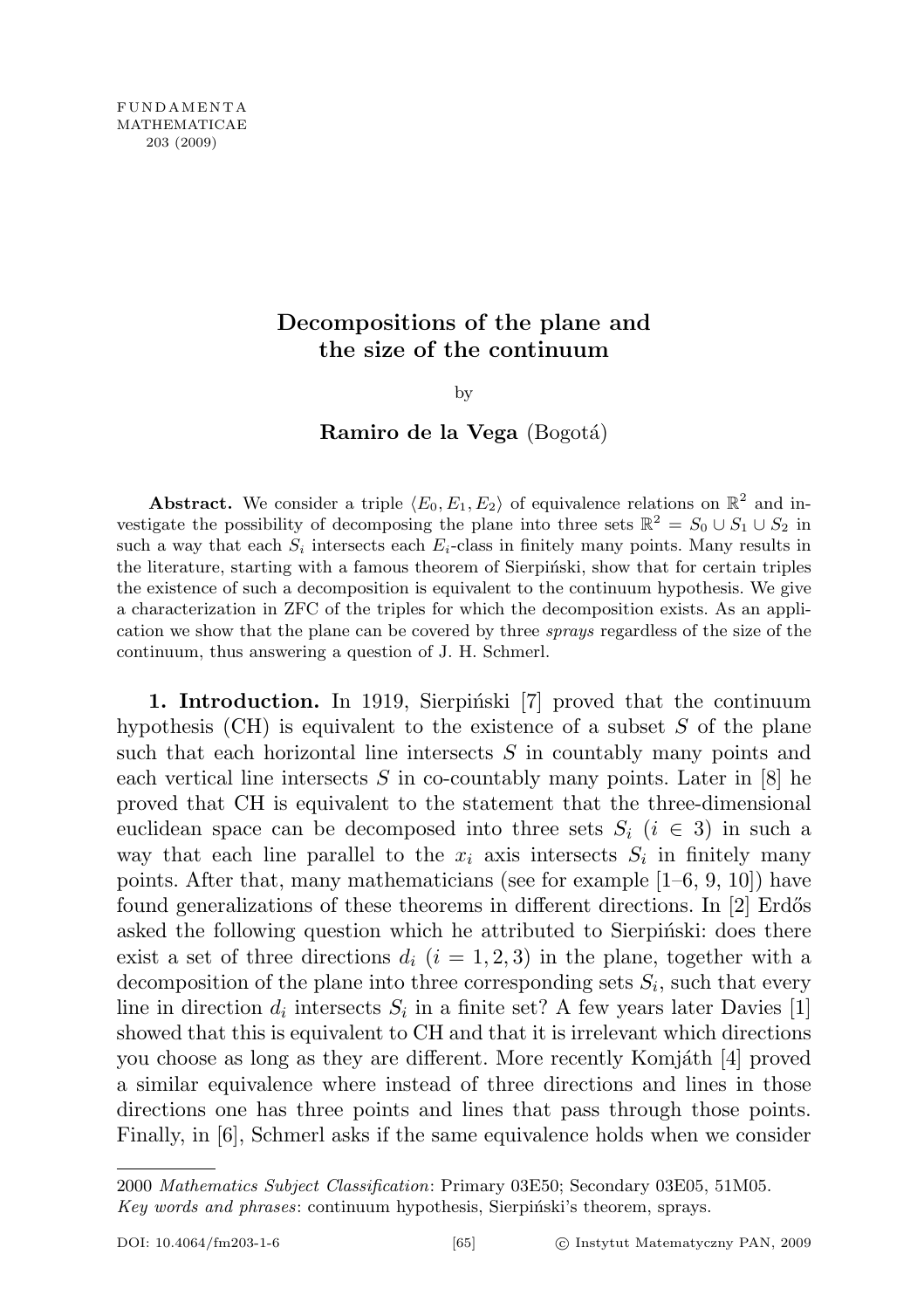three points and circles centered at those points. He remarks that CH does imply that there is such a decomposition but the question remains whether CH is indeed necessary in this case.

We find Schmerl's question very interesting because, as far as we know, all results related to Sierpinski's theorem deal essentially with linear objects in some euclidean space. However, the combinatorics of the problem is pretty much the same (whether it concerns lines or circles), at least at first sight. To state some context let us fix three equivalence relations  $E_i$ ,  $i \in 3$ , on the plane with the property that for any  $x \in \mathbb{R}^2$  and for  $i, j \in \mathcal{S}$  with  $i \neq j$ the set  $[x]_i \cap [y]_j$  is finite (where  $[x]_i$  denotes the equivalence class of x mod  $E_i$ ). We shall say that a decomposition of the plane  $\mathbb{R}^2 = \bigcup_{i \in \mathcal{S}} F_i$  is  $\langle E_0, E_1, E_2 \rangle$ -acceptable if  $[x]_i \cap F_i$  is finite for every  $x \in \mathbb{R}^2$  and every  $i \in 3$ . In Davies' theorem,  $E_i$  is the equivalence relation whose classes are precisely the lines with direction  $d_i$ , and he proves that the existence of an acceptable decomposition is equivalent to CH. In Komjáth's theorem the equivalence classes mod  $E_i$  are the lines that pass through a fixed point  $p_i$ , and again he proves that CH is equivalent to the existence of an acceptable decomposition of the plane. Finally, in Schmerl's question each  $E_i$  is the relation "being at the same distance from  $p_i$ " for some fixed centers  $p_i$  ( $i \in 3$ ). Intuitively, one should expect the same kind of theorem, but surprisingly only one of the implications is (trivially) true, namely that CH implies the existence of an acceptable decomposition.

Our main goal in this note is to characterize the triples for which there is an acceptable decomposition of the plane. Then we will use that characterization to explain the role of CH in the theorems of Davies, Komjáth and Sierpinski. Finally, in the last section we show how one can use that characterization to get in ZFC an acceptable decomposition of the plane for a specific triple, thus answering Schmerl's question.

**2.** Notation and terminology. We think of  $\mathfrak{c} = |\mathbb{R}|$  as an initial ordinal. Let  $T = \bigcup_{n \in \omega} \mathfrak{c}^n$  be the set of finite sequences of ordinals in  $\mathfrak{c}$ . We have two natural orders on T, the (partial) tree order  $\subseteq$  and the lexicographic order  $\leq$ . In both orders we have the same minimum element  $\Lambda$ , the empty sequence. Given any  $\sigma \in T$  and  $\alpha \in \mathfrak{c}$  we write  $\sigma \hat{\;} \alpha = \sigma \cup \{ \langle |\sigma|, \alpha \rangle \}$ . For  $\sigma \in T \setminus \{A\}$  we write  $\sigma + 1$  for the successor of  $\sigma$  in the lexicographic order of  $\mathfrak{c}^{|\sigma|}$ ; that is,

$$
\sigma + 1 = (\sigma \upharpoonright (|\sigma| - 1))^{\frown} (\sigma (|\sigma| - 1) + 1).
$$

We shall write  $\sigma \wedge \tau$  for the infimum in the tree order of  $\sigma$  and  $\tau$ ; thus for  $\sigma \neq \tau$  we have

$$
\sigma \wedge \tau = \sigma \upharpoonright |\sigma \wedge \tau| = \tau \upharpoonright |\sigma \wedge \tau| \quad \text{and} \quad \sigma(|\sigma \wedge \tau|) \neq \tau(|\sigma \wedge \tau|).
$$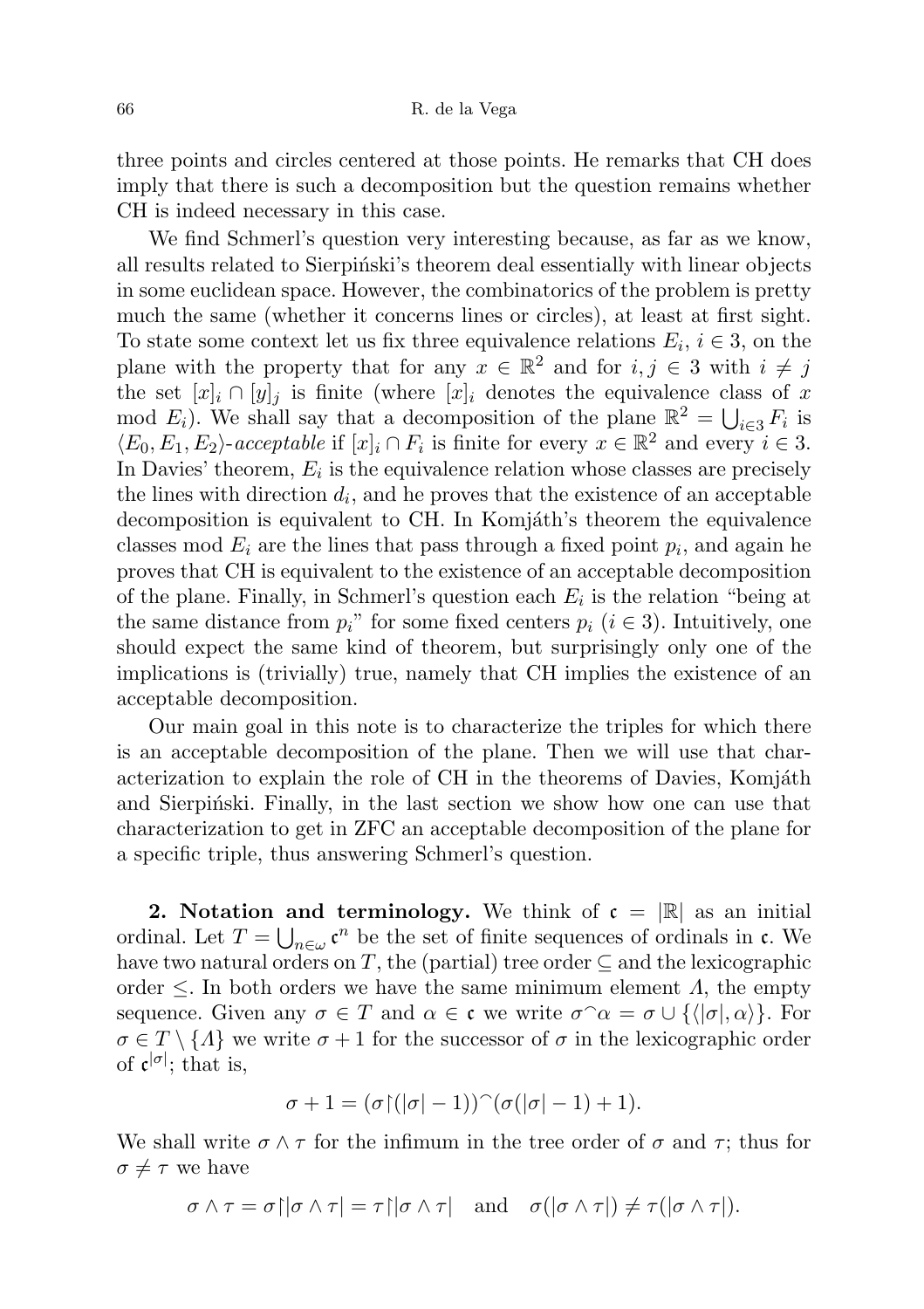Whenever we say that  $M$  is an *elementary submodel of the universe* (and write  $M \prec V$ ) we really mean that  $(M, \in)$  is an elementary submodel of  $(H(\theta), \in)$ , where  $H(\theta)$  is the set of all sets of hereditary cardinality less than  $\theta$  and  $\theta = (2^c)^+$ . All the objects that we will consider (essentially points in  $\mathbb{R}^2$ , subsets of  $\mathbb{R}^2$  and the collection of all subsets of  $\mathbb{R}^2$ ) are in  $H(\theta)$  and all the statements  $\phi$  for which we shall use elementarity will be bounded so that in fact  $M \models \phi$  if and only if  $\phi$  is true in the universe.

As mentioned in the introduction, we will consider triples  $\langle E_0, E_1, E_2 \rangle$ of equivalence relations on  $\mathbb{R}^2$ . For  $x \in \mathbb{R}^2$ , the equivalence class of x mod  $E_i$  will be denoted by  $[x]_i$ . All triples will have the property that [x]<sub>i</sub> ∩ [x]<sub>j</sub> is finite whenever  $i \neq j$ . We say that a decomposition  $\mathbb{R}^2$  =  $\bigcup_{i\in\Im} F_i$  is  $\langle E_0, E_1, E_2 \rangle$ -acceptable (or that the decomposition is acceptable for  $\langle E_0, E_1, E_2 \rangle$  if for every  $x \in \mathbb{R}^2$  and  $i \in \mathcal{S}$ , the set  $[x]_i \cap F_i$  is finite.

**3. Twisted triples.** We wish to characterize the triples  $\langle E_0, E_1, E_2 \rangle$ for which there exists an acceptable decomposition of the plane. Our main notion is the following:

DEFINITION 3.1. We say that the triple  $\langle E_0, E_1, E_2 \rangle$  is twisted if for every  $a \in \mathbb{R}^2$ , for all  $M, N \prec V$  such that  $\langle E_0, E_1, E_2 \rangle \in M \cap N$  and  $N \in M$ and whenever  $\{i, j, k\} = 3$ , we have

$$
|\{x \in [a]_k : [x]_i \in (M \setminus N), [x]_j \in (N \setminus M)\}| < \aleph_0.
$$

Our goal is to show that twisted triples are exactly the ones that admit acceptable decompositions. But first we need a coherent way to cover the plane with countable elementary submodels of the universe.

We fix  $M_A \prec V$  such that  $\mathbb{R}^2 \cup \{E_0, E_1, E_2\} \subseteq M_A$  and  $|M_A| = \mathfrak{c}$ . Now we can find inductively (on the length of  $\sigma \in T$ ) models  $M_{\sigma} \prec V$  such that:

- (i) the sequence  $\langle M_{\sigma^{\frown}\alpha} : \alpha \in \text{cof}(|M_{\sigma}|) \rangle$  is a continuous (increasing) elementary chain,
- (ii)  $M_{\sigma} \subseteq \bigcup \{ M_{\sigma \cap \alpha} : \alpha \in \text{cof}(|M_{\sigma}|) \},\$
- (iii)  $\{E_0, E_1, E_2\} \cup \{M_\tau : \tau + 1 \subseteq \sigma\} \subseteq M_{\sigma^\frown 0},$
- (iv)  $|M_{\tau}| > |M_{\sigma}|$  whenever  $\tau \subset \sigma$  and  $M_{\tau}$  is uncountable.

We actually do not need to define  $M_{\sigma^{\frown}\alpha}$  if  $M_{\sigma}$  is countable or if  $\alpha \geq$  $\text{cof}(|M_{\sigma}|)$ . On the other hand, note that conditions (ii) and (iv) imply that  $rk(x)$  is well defined as follows:

DEFINITION 3.2. For  $x \in M_A$  we define rk(x) (the *rank of x*) as the minimum  $\sigma \in T$  (in the lexicographic order) such that  $M_{\sigma}$  is countable and  $x \in M_{\tau}$  for all  $\tau \subseteq \sigma$ .

It is easy to see (using the continuity of the chains) that  $rk(x)$  is always a finite sequence of ordinals which are either successor ordinals or 0. Moreover,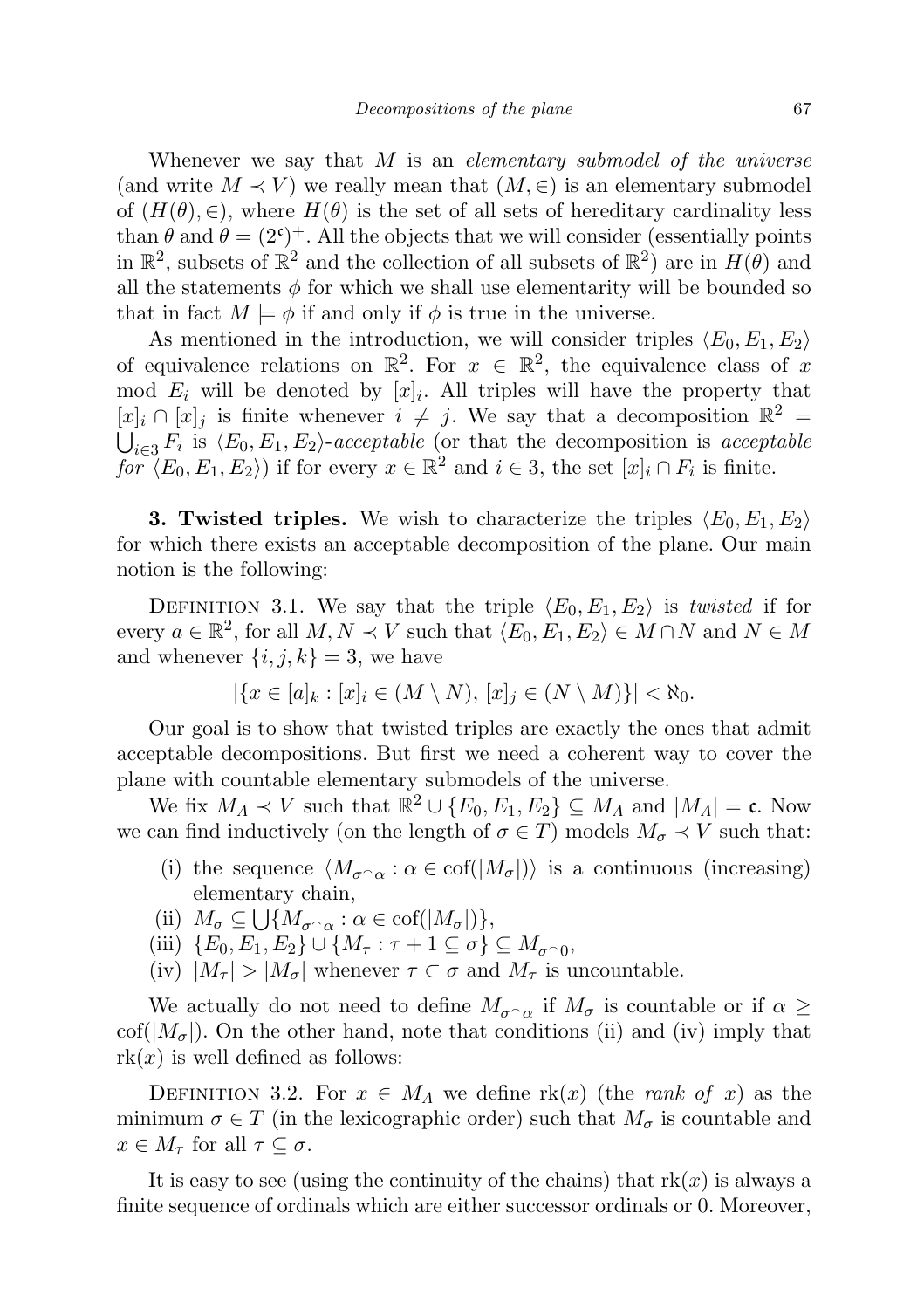if  $\sigma_x = \text{rk}(x)$ ,  $\sigma_y = \text{rk}(y)$ ,  $\sigma_x < \sigma_y$  and  $n = |\sigma_x \wedge \sigma_y|$ , then  $\sigma_y(n)$  is a successor ordinal, say  $\alpha + 1$ , and we define

$$
\Delta(x,y) = (\sigma_x \wedge \sigma_y)^\wedge \alpha.
$$

The reason for this definition is that  $M_{\Delta(x,y)}$  is in some sense the first model that witnesses the fact that  $rk(x)$  and  $rk(y)$  are different. Note that  $\Delta(x, y)+1 \subseteq \text{rk}(y)$  and that conditions (i) and (iii) imply that  $M_{\Delta(x,y)} \in M_{\sigma}$ whenever  $\sigma$  is a proper extension of  $\Delta(x, y) + 1$ .

OBSERVATION 3.3. Given  $x \in \mathbb{R}^2$  and  $\sigma \in T$  note that if  $x \in M_{\sigma}$  then by elementarity  $\{[x]_0, [x]_1, [x]_2\} \subseteq M_\sigma$ , so that  $\text{rk}([x]_i) \leq \text{rk}(x)$  for all  $i \in 3$ ; on the other hand, if  $x \notin M_{\sigma}$  then by elementarity  $|\{[x]_0, [x]_1, [x]_2\} \cap M_{\sigma}| \leq 1$ since  $[x]_i \cap [x]_j$  is finite for  $i \neq j$ .

This simple fact will help us prove the following:

LEMMA 3.4. If  $\langle E_0, E_1, E_2 \rangle$  is twisted then for each  $x \in \mathbb{R}^2$  there is an  $i \in 3$  such that  $\text{rk}([x]_i) = \text{rk}(x)$ .

*Proof.* First note that if  $i \neq j$  and  $rk([x]_i) = rk([x]_j)$  then necessarily  $rk(x) = rk([x]_i)$ , so we may assume without loss of generality that

$$
rk([x]_0) < rk([x]_1) < rk([x]_2);
$$

we shall prove that in that case  $rk(x) = rk([x]_2)$ .

By Observation 3.3 we easily see that  $\Delta([x]_0, [x]_2) = \Delta([x]_0, x)$  and  $\Delta([x]_1,[x]_2) = \Delta([x]_1,x)$ , and from these we get

$$
\Delta([x]_0, [x]_2) + 1 \subseteq \mathrm{rk}([x]_2) \wedge \mathrm{rk}(x),
$$
  

$$
\Delta([x]_1, [x]_2) + 1 \subseteq \mathrm{rk}([x]_2) \wedge \mathrm{rk}(x).
$$

Again by Observation 3.3 we have  $\Delta([x]_0, [x]_2)+1 \subset \Delta([x]_1, [x]_2)$  and hence  $M_{\Delta([x]_0,[x]_2)} \in M_{\Delta([x]_1,[x]_2)}$ . We also have  $[x]_0 \in M_{\Delta([x]_0,[x]_2)} \setminus M_{\Delta([x]_1,[x]_2)}$  and  $[x]_1 \in M_{\Delta([x]_1,[x]_2)} \setminus M_{\Delta([x]_0,[x]_2)}$ . But this means that, if  $\sigma$  is a proper extension of  $\text{rk}([x]_2) \wedge \text{rk}(x)$ , then  $M_{\Delta([x]_0,[x]_2)}$ ,  $M_{\Delta([x]_1,[x]_2)} \in M_{\sigma}$ , and therefore  $x \in M_{\sigma}$  if and only if  $[x]_2 \in M_{\sigma}$ . Here we have used the fact that  $\langle E_0, E_1, E_2 \rangle$ is twisted and therefore x belongs to a finite set definable in terms of  $[x]_2$ ,  $M_{\Delta([x]_0,[x]_2)}$  and  $M_{\Delta([x]_1,[x]_2)}$ . This shows that  $rk(x) = rk([x]_2)$ .

LEMMA 3.5. If  $\langle E_0, E_1, E_2 \rangle$  is twisted then for every  $a \in \mathbb{R}^2$ , whenever  ${i, j, k} = 3$ , the set

$$
X = \{x \in [a]_k : \text{rk}([x]_i) < \text{rk}([x]_j) < \text{rk}([x]_k) = \text{rk}(x)\}
$$

is finite.

*Proof.* As we noticed in the proof of the previous lemma,  $x \in X$  implies that  $[x]_i \in M_{\Delta([x]_i,[x]_k)} \setminus M_{\Delta([x]_j,[x]_k)}$ ,  $[x]_j \in M_{\Delta([x]_j,[x]_k)} \setminus M_{\Delta([x]_i,[x]_k)}$  and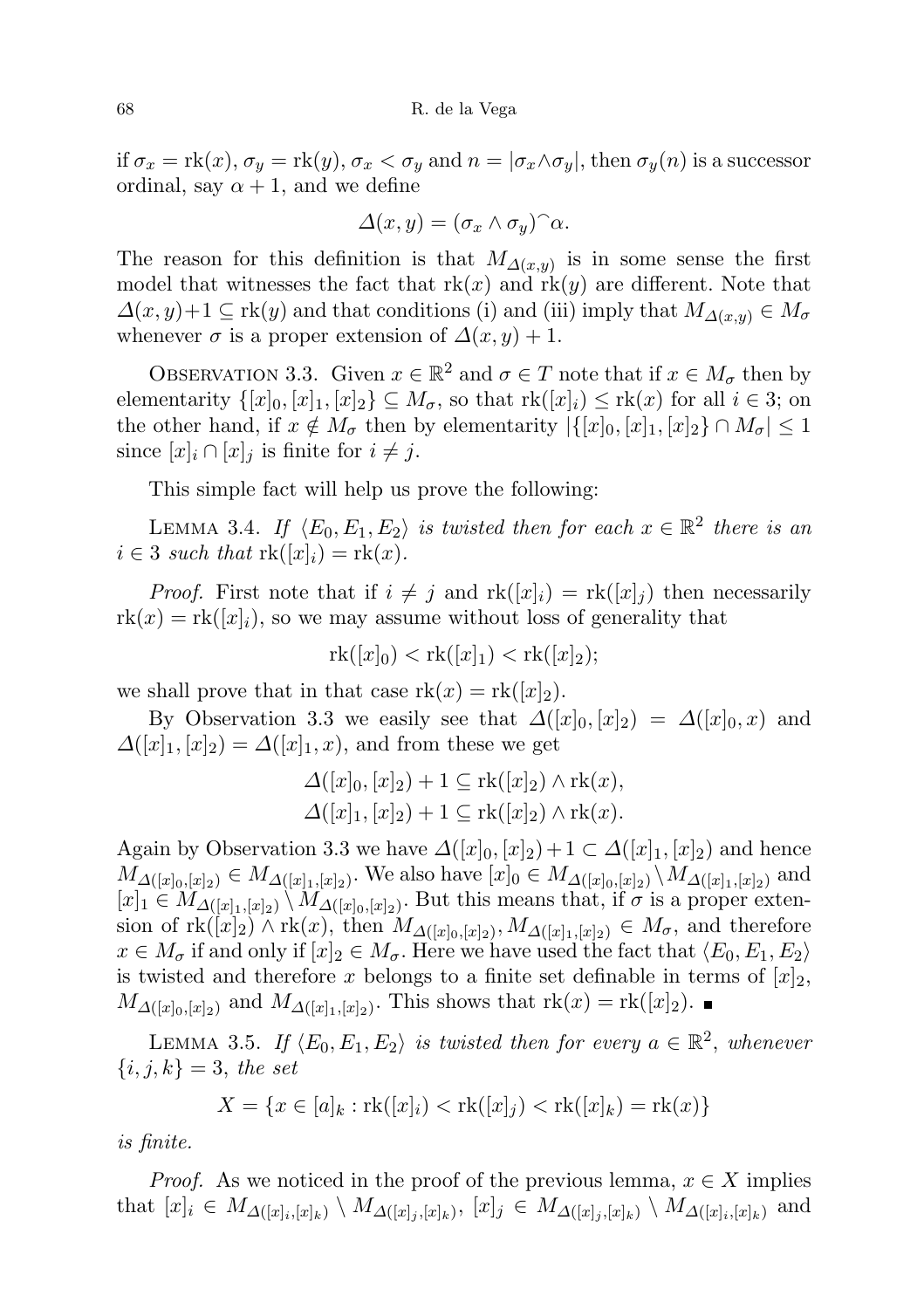$M_{\Delta([x]_i,[x]_k)} \in M_{\Delta([x]_j,[x]_k)}$ . Thus it is clear that

$$
X \subseteq \bigcup_{\substack{\sigma+1 \subseteq \text{rk}([a]_k) \\ \tau+1 \subseteq \text{rk}([a]_k)}} \{x \in [a]_k : [x]_i \in (M_\sigma \setminus M_\tau), [x]_j \in (M_\tau \setminus M_\sigma)\},\
$$

and since  $\langle E_0, E_1, E_2 \rangle$  is twisted, the latter is a finite union of finite sets.

Now we need a way to order in type  $\omega$  all the elements of  $M_A$  of the same rank. This is easily done by fixing an injective enumeration

$$
M_\sigma=\{t_n^\sigma:n\in\omega\}
$$

for each  $\sigma$  for which  $M_{\sigma}$  is countable, and defining:

DEFINITION 3.6. For  $x \in M_A$  we define  $deg(x)$  (the *degree* of x) as the unique  $n \in \omega$  for which  $x = t_n^{\text{rk}(x)}$ .

The following is true for any triple  $\langle E_0, E_1, E_2 \rangle$ , twisted or not.

LEMMA 3.7. For every  $a \in \mathbb{R}^2$  and for all  $i, k \in \mathcal{S}$  with  $i \neq k$ , the set

$$
X = \{ x \in [a]_k : \text{rk}([x]_i) = \text{rk}([x]_k) \text{ and } \deg([x]_i) < \deg([x]_k) \}
$$

is finite.

*Proof.* Let  $\sigma = \text{rk}([a]_k)$  and  $n = \text{deg}([a]_k)$ . Note that if  $x \in X$  then there is an  $m < n$  (namely,  $m = \deg([x]_i)$ ) such that  $x \in t_m^{\sigma} \cap t_n^{\sigma}$  and  $t_m^{\sigma} \cap t_n^{\sigma}$  is finite. Hence X is contained in a finite union of finite sets.  $\blacksquare$ 

Finally, we are ready to prove the main result of this section.

THEOREM 3.8. The following are equivalent:

- (1) The triple  $\langle E_0, E_1, E_2 \rangle$  is twisted.
- (2) There is an  $\langle E_0, E_1, E_2 \rangle$ -acceptable decomposition of  $\mathbb{R}^2$ .

*Proof.* Suppose first that the triple  $\langle E_0, E_1, E_2 \rangle$  is twisted and for each  $k \in \mathcal{S}$  define  $F_k$  as the set of all  $x \in \mathbb{R}^2$  such that:

(i)  $rk(x) = rk([x]_k)$ ,

(ii) for all  $i \in 3 \setminus \{k\}$ , if  $\text{rk}([x]_i) = \text{rk}([x]_k)$  then  $\text{deg}([x]_i) < \text{deg}([x]_k)$ .

Given  $x \in \mathbb{R}^2$  we know by Lemma 3.4 that  $I := \{i \in 3 : \text{rk}(x) = \text{rk}([x]_i)\}\$ in not empty. If we let  $k \in I$  be such that  $\deg([x]_i) \leq \deg([x]_k)$  for all  $i \in I$ , then it is immediate from the construction that  $x \in F_k$ . Hence  $\mathbb{R}^2 =$  $F_0 \cup F_1 \cup F_2$ .

On the other hand, using Lemmas 3.5 and 3.7 we see that for any  $a \in \mathbb{R}^2$ and  $k \in \{3\}$  the set  $[a]_k \cap F_k$  is finite, so that the decomposition  $\mathbb{R}^2 = F_0 \cup$  $F_1 \cup F_2$  is indeed  $\langle E_0, E_1, E_2 \rangle$ -acceptable.

Now suppose (2) holds and  $\langle E_0, E_1, E_2 \rangle$  is not twisted. This means that there are  $M, N \prec V$  with  $\langle E_0, E_1, E_2 \rangle \in M \cap N$  and  $N \in M$  such that for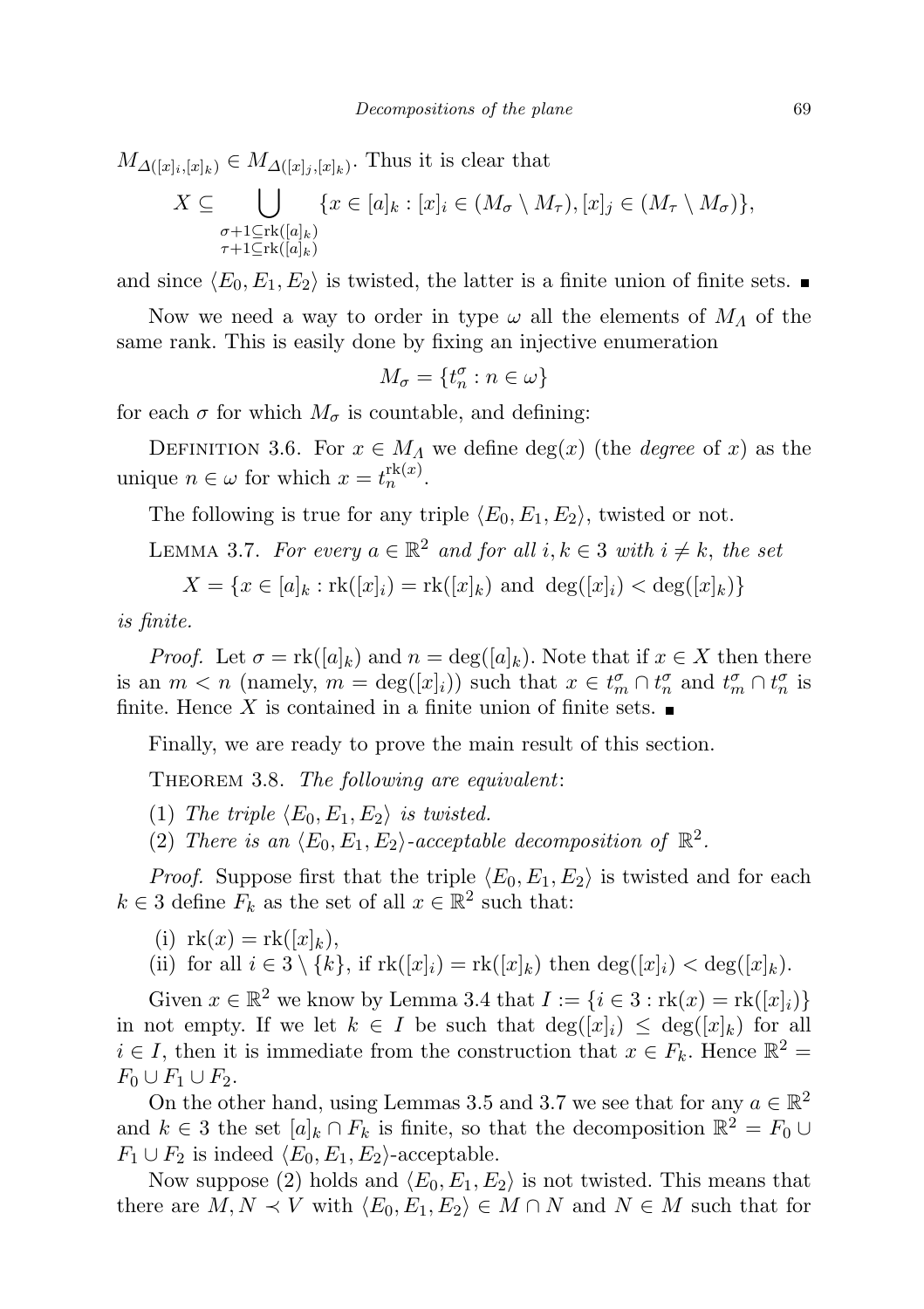some  $a \in \mathbb{R}^2$  and some  $\{i, j, k\} = 3$  the set

$$
X = \{ x \in [a]_k : [x]_i \in (M \setminus N), [x]_j \in (N \setminus M) \}
$$

is infinite. On the other hand, using elementarity and the fact that  $N \in M$ , we can find  $F_0, F_1, F_2 \in M \cap N$  such that  $\mathbb{R}^2 = F_0 \cup F_1 \cup F_2$  is  $\langle E_0, E_1, E_2 \rangle$ acceptable. Now for each  $x \in X$  we have  $x \notin M$  because  $[x]_i \notin M$  and therefore  $x \notin F_i$ , since otherwise x would be in a finite set definable from  $F_i$ and  $[x]_i$  which are both in M. Similarly,  $x \notin N$  and hence  $x \notin F_i$ . But then  $X \subseteq F_k$ , which contradicts the fact that  $[a]_k \cap F_k$  is finite.

4. The role of CH. In principle, the fact that a given triple is twisted (or untwisted) should depend only on the geometry of the triple. However, the presence of CH trivializes things as we now show.

THEOREM 4.1. Under CH every triple  $\langle E_0, E_1, E_2 \rangle$  is (trivially) twisted.

*Proof.* Let  $a \in \mathbb{R}^2$ , let  $M, N \prec V$  be such that  $\langle E_0, E_1, E_2 \rangle \in M \cap N$ and  $N \in M$ , and let  $\{i, j, k\} = 3$ . It is well known that either  $N \cap \omega_1$  is countable or  $\omega_1 \subseteq N$ . Under CH this implies that either  $\mathbb{R}^2 \cap N$  is countable or  $\mathbb{R}^2 \subseteq N$ . If  $\mathbb{R}^2 \cap N$  is countable then since  $N \in M$  we have  $\mathbb{R}^2 \cap N \subseteq M$ , so there is no  $x \in \mathbb{R}^2$  for which  $[x]_j \in N \setminus M$ . On the other hand, if  $\mathbb{R}^2 \subseteq N$ then there is no  $x \in \mathbb{R}^2$  for which  $[x]_i \in M \setminus N$ . In either case the set

$$
\{x \in [a]_k : [x]_i \in M \setminus N, [x]_j \in N \setminus M\}
$$

is empty, and hence  $\langle E_0, E_1, E_2 \rangle$  is twisted.

As an immediate consequence of Theorems 3.8 and 4.1 we get the following result which is already known (for instance, it is a special case of Theorem 2 in [3], for  $\theta = 1$  and  $(r, s) = (2, 1)$ :

COROLLARY 4.2. Under CH every triple  $\langle E_0, E_1, E_2 \rangle$  admits an acceptable decomposition.

Under  $\neg$ CH the situation is quite different. Say we want to show that a certain triple is not twisted. Now we can just take  $M, N \prec V$  with  $|M| = \aleph_0$ and  $|\mathbb{R}^2 \cap N| = \aleph_1 < \mathfrak{c}$  and it is usually the case that there is  $x \in \mathbb{R}^2$  for which, say,  $[x]_0 \in M \setminus N$  and  $[x]_1 \in N \setminus M$ . Of course, there may still be cases where this does not happen (e.g. if all the classes are finite) and again the triple will be twisted for trivial reasons. But for the triples we have mentioned (the ones associated with Davies', Komjáth's and Sierpiński's theorems and the triple associated with Schmerl's question) we are in that situation.

The question now is whether you can "move" the point  $x$  in such a way that  $[x]_2$  remains constant while  $[x]_0$  and  $[x]_1$  change in a "definable way" (not depending on  $[x]_2$ ) so that they do not get out of M and N respectively. In Sierpiński's theorem (here we are working in  $\mathbb{R}^3$  instead of  $\mathbb{R}^2$  but that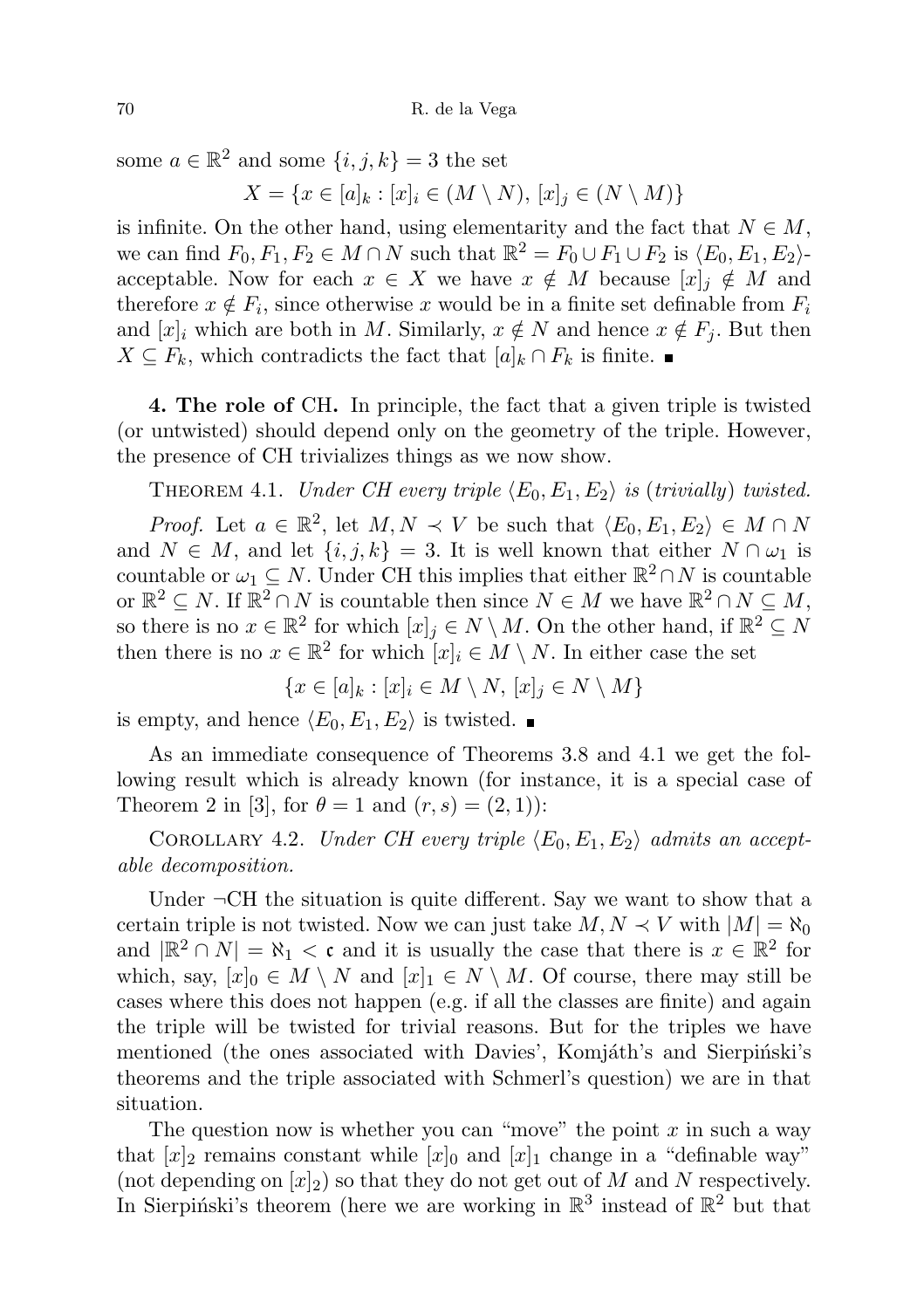does not make any difference) this task is trivial because here  $[x]_i$  is just the line that passes through x and is parallel to the  $e_i$  axis, so we can just add any rational number to the third coordinate of  $x$  and we are done. Similarly, in Davies's theorem,  $[x]_i$  is the line in direction  $d_i$  that passes through x; now we just need to move x in direction  $d_2$  by a rational amount. The task is not as immediate in Komjáth's theorem and it requires a rather clever trigonometric argument.

We illustrate in more detail these ideas with the following result which is half of the answer to Schmerl's question. According to Schmerl [6], a subset  $S \subseteq \mathbb{R}^2$  is a spray around  $c \in \mathbb{R}^2$  if the intersection of S with any circle centered at c is finite.

THEOREM 4.3. Let  $c_i$  for  $i \in 3$  be three distinct points on  $\mathbb{R}^2$  that lie on the same line. Then the following are equivalent:

- $(1)$  *CH*.
- (2)  $\mathbb{R}^2$  can be covered by three sprays around the points  $c_i$  ( $i \in 3$ ).

*Proof.* We define  $E_i$  as the set of all  $(x, y) \in \mathbb{R}^2 \times \mathbb{R}^2$  such that  $||x - c_i|| =$  $||y - c_i||$ . Now (1) implies (2) by Corollary 4.2. Assume then that  $\mathfrak{c} > \aleph_1$ . We are done if we can prove that  $\langle E_0, E_1, E_2 \rangle$  is not twisted.

For  $i \in 2$  fix rational intervals  $I_i \subseteq \mathbb{R}$  such that whenever  $C_i$  is a circle centered at  $c_i$  with radius  $r_i \in I_i$  then  $C_0 \cap C_1 \neq \emptyset$ .

Now let  $M, N \prec V$  with  $|M| = \aleph_0$  and  $|\mathbb{R} \cap N| = \aleph_1 < \mathfrak{c}$  be such that  ${c_0, c_1, c_2} \subseteq M \cap N$  and  $N \in M$ . Since  $\mathbb{R} \setminus N \neq \emptyset$  and  $N \in M$  we deduce by elementarity that there is an  $r_0 \in I_0 \cap (M \setminus N)$ . On the other hand,  $|I_1 \cap N| = \aleph_1 > |M|$  so there is an  $r_1 \in I_1 \cap (N \setminus M)$ . Let  $x \in \mathbb{R}^2$  be such that  $||x - c_i|| = r_i$  for  $i \in 2$ . Then

$$
(t-1)||x - c_2||^2 = tr_0^2 - r_1^2 + t(||c_2||^2 - ||c_0||^2) + ||c_1||^2 - ||c_2||^2
$$

where t is the unique real number for which  $c_1 - c_2 = t(c_0 - c_2)$ . What is important is that  $t \in M \cap N$ , so that for every large enough  $n \in \omega$  we have  $r_{0,n} := \sqrt{r_0^2 + 1/n} \in I_0 \cap (M \setminus N), r_{1,n} := \sqrt{r_1^2 + t/n} \in I_1 \cap (N \setminus M)$ and any point  $x_n \in \mathbb{R}^2$  for which  $||x_n - c_i|| = r_{i,n}$  for  $i \in 2$  (which exists by the definition of  $I_0$  and  $I_1$ ) will satisfy  $||x_n - c_2|| = ||x - c_2||$ . Therefore  $\langle E_0, E_1, E_2 \rangle$  is not twisted.

5. The plane can be covered by three sprays. The goal of this section is to show (in ZFC) that if  $c_0, c_1, c_2 \in \mathbb{R}^2$  are the vertices of an equilateral triangle, then the plane can be covered by three sprays  $S_0$ ,  $S_1$  and  $S_2$  around  $c_0$ ,  $c_1$  and  $c_2$  respectively. We suspect that the same remains true for any triangle (as long as the  $c_i$ 's do not lie on the same line) and we have checked a couple of examples, but we have not found a reasonable way to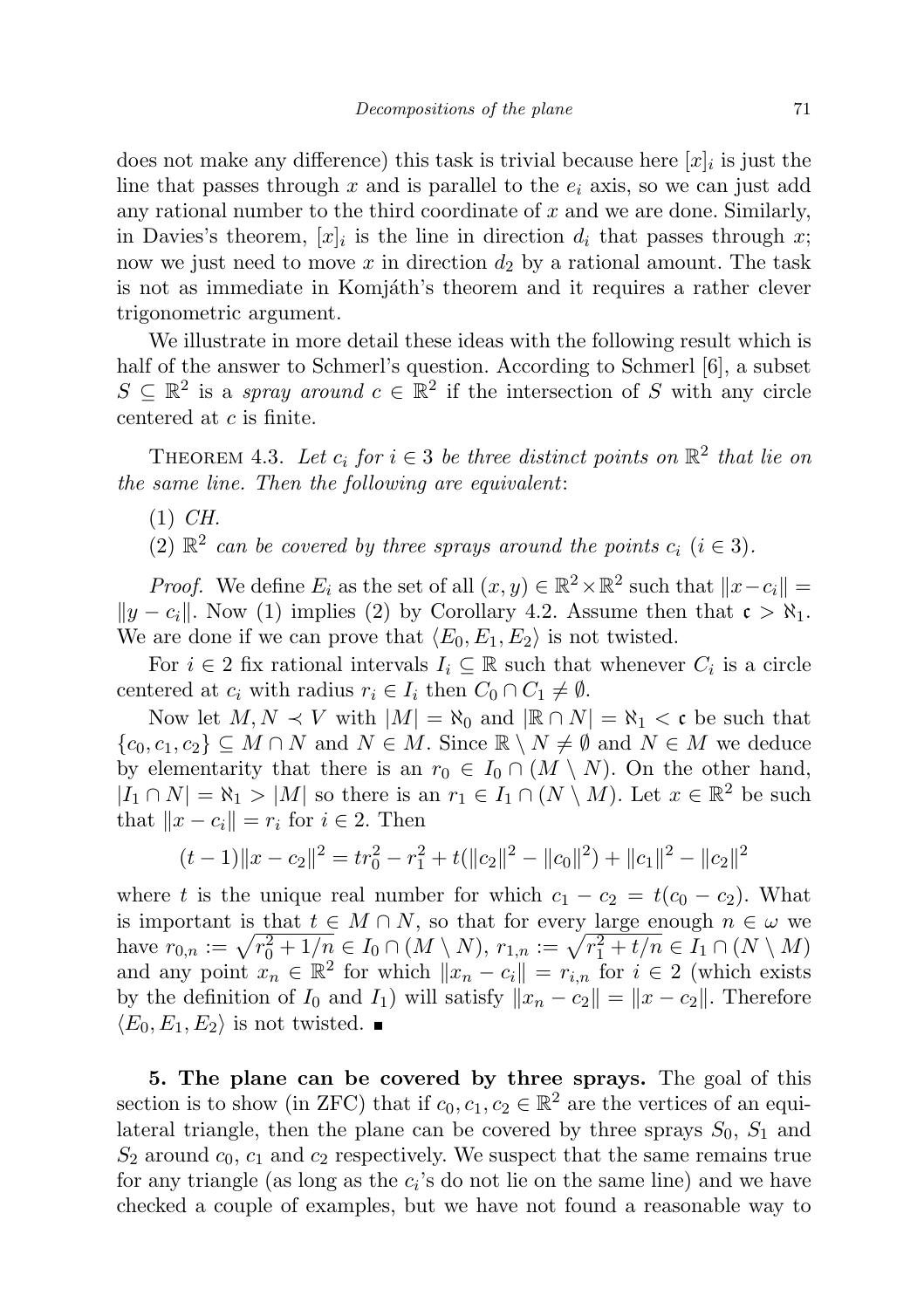72 R. de la Vega

prove it simultaneously because in one step of the proof we require a computer algebra system to check for the irreducibility of a certain polynomial.

We may assume without loss of generality (applying first a circle preserving transformation if necessary) that  $c_0 = (-1, 0), c_1 = (1, 0)$  and  $c_2 = (0, \sqrt{3})$ . Suppose that three circles  $C_0$ ,  $C_1$  and  $C_2$  centered at  $c_0$ ,  $c_1$  and  $c_2$  respectively have a point in common. If we use  $\alpha_0$ ,  $\alpha_1$  and  $\alpha_2$  for the squares of their radii we obtain the relation

$$
\alpha_0^2 + \alpha_1^2 + \alpha_2^2 - \alpha_0 \alpha_1 - \alpha_0 \alpha_2 - \alpha_1 \alpha_2 - 4\alpha_0 - 4\alpha_1 - 4\alpha_2 + 16 = 0.
$$

Now suppose that  $C'_0$  and  $C'_1$  are also circles centered at  $c_0$  and  $c_1$  respectively, have radii  $\beta_0$  and  $\beta_1$ , and  $C'_0$ ,  $C'_1$  and  $C_2$  also have a point in common. Then we have a similar equation (involving  $\beta_0$ ,  $\beta_1$  and  $\alpha_2$ ) and we can eliminate  $\alpha_2$  to get a relation of the form

$$
p(\alpha_0, \beta_0, \alpha_1, \beta_1) = 0
$$

where  $p = p(X, Y, Z, W)$  is a polynomial of degree 4. We want to think of  $X, Y$  as variables and regard  $Z, W$  as parameters. It is not worth it to write down here what  $p$  exactly is; instead we state without proof the facts about  $p$  that we will be needing. First of all one can use a computer algebra system (e.g. MAPLE) to check that  $p(X, Y, 1, 2)$  is absolutely irreducible as a polynomial in two variables. On the other hand, one can prove that for any such polynomial, the set of  $(z, w) \in \mathbb{R}^2$  for which  $p(X, Y, z, w)$  is not absolutely irreducible is either the whole  $\mathbb{R}^2$  or is contained in a curve. Since we already know that the former is not the case, we obtain the following:

LEMMA 5.1. If  $A \subseteq \mathbb{R}$  is infinite then there exist  $z, w \in A$  such that  $p(X, Y, z, w)$  is absolutely irreducible as a polynomial in X, Y.

Now suppose that we have two pairs of parameters  $(z, w)$  and  $(z', w')$ such that both  $p(X, Y, z, w)$  and  $p(X, Y, z', w')$  are irreducible. If  $(z, w) \neq$  $(z', w')$  we can check by simple inspection that these two polynomials are not constant multiples of each other. This implies the following:

LEMMA 5.2. Suppose that  $z, z', w, w' \in \mathbb{R}, (z, w) \neq (z', w')$  and that both  $p(X, Y, z, w)$  and  $p(X, Y, z', w')$  are absolutely irreducible. Then the system

$$
p(X, Y, z, w) = 0,
$$
  

$$
p(X, Y, z', w') = 0
$$

has finitely many solutions.

We are ready to prove that  $\langle E_0, E_1, E_2 \rangle$  is twisted, where for each  $i \in 3$ ,  $E_i$  is the equivalence relation in  $\mathbb{R}^2$  whose classes are circles centered at  $c_i$ . If  $x \in \mathbb{R}^2$  and  $i \in \mathcal{S}$  we define  $r_i(x) := \|x - c_i\|^2$ . Fix  $M, N \prec V$  with  $\langle E_0, E_1, E_2 \rangle \in M \cap N$  and  $N \in M$ . Since the triangle  $c_0c_1c_2$  is equilateral,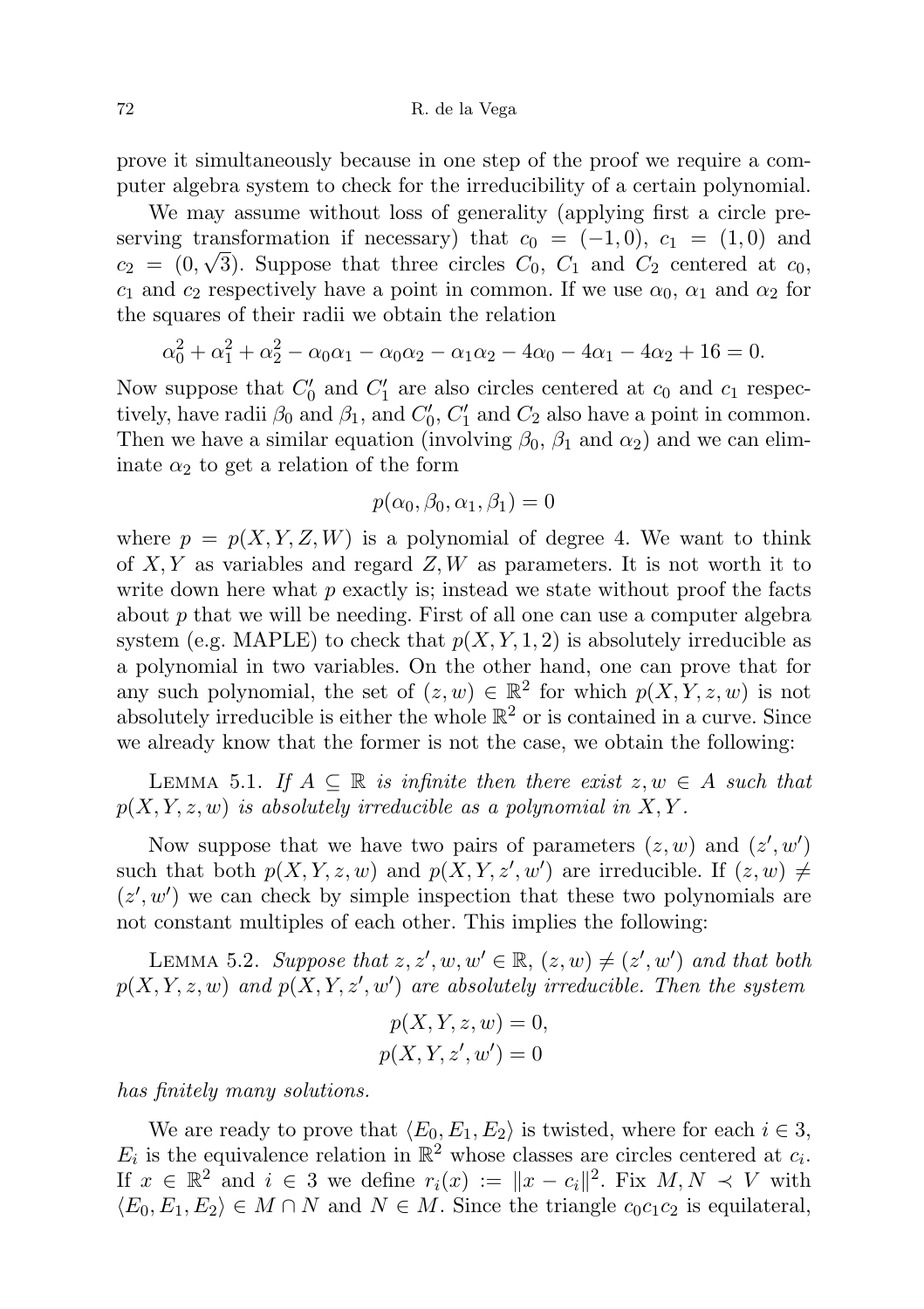it is enough to prove that

$$
B(a) := \{ x \in [a]_2 : [x]_0 \in (M \setminus N), [x]_1 \in (N \setminus M) \}
$$

is finite for any  $a \in \mathbb{R}^2$ . Suppose for contradiction that there is  $a \in \mathbb{R}^2$  for which  $B(a)$  is infinite. Then  $A := \{r_1(x) : x \in B(a)\}\$ is an infinite subset of R and therefore by Lemma 5.1 there are  $\alpha_1, \beta_1 \in A$  such that  $p(X, Y, \alpha_1, \beta_1)$ is absolutely irreducible. By the definition of A there are  $x, x' \in [a]_2$  such that  $\alpha_1 = r_1(x)$  and  $\beta_1 = r_1(x')$ , and we let  $\alpha_0 = r_0(x)$  and  $\beta_0 = r_0(x')$ . Now let G be the set of all  $(\alpha, \beta) \in \mathbb{R} \times \mathbb{R}$  such that:

- (i)  $\alpha, \beta \in N$ ,
- (ii) there are  $z, z' \in \mathbb{R}^2$  such that  $r_0(z) = \alpha_0$ ,  $r_0(z') = \beta_0$ ,  $r_1(z) = \alpha$ ,  $r_1(z') = \beta$  and  $r_2(z) = r_2(z')$ ,
- (iii) the polynomial  $p(X, Y, \alpha, \beta)$  is absolutely irreducible.

Note that  $G \in M$  since it is definable in terms of N,  $\alpha_0$  and  $\beta_0$  which are all in M. Also note that  $(\alpha_1, \beta_1) \in G$  so that  $G \neq \emptyset$ . By elementarity there is  $(\alpha'_1, \beta'_1) \in G \cap M$  and since  $(\alpha_1, \beta_1) \notin M$  we have  $(\alpha_1, \beta_1) \neq (\alpha'_1, \beta'_1)$ . Finally, by Lemma 5.2 we deduce that the system

$$
p(X, Y, \alpha_1, \beta_1) = 0,
$$
  

$$
p(X, Y, \alpha'_1, \beta'_1) = 0
$$

has finitely many solutions. But this system is definable in N and therefore  $(\alpha_0, \beta_0)$ , being one of its solutions, must belong to N, a contradiction. Hence  $\langle E_0, E_1, E_2 \rangle$  is twisted.

Using Theorem 3.8 we have just proved the following (no assumptions on the size of the continuum):

THEOREM 5.3. If  $c_0, c_1, c_2 \in \mathbb{R}^2$  are the vertices of an equilateral triangle, then the plane can be covered by three sprays  $S_0$ ,  $S_1$  and  $S_2$  around  $c_0$ ,  $c_1$  and  $c_2$  respectively.

## References

- [1] R. Davies, On a problem of Erdős concerning decompositions of the plane, Proc. Cambridge Philos. Soc. 59 (1963), 33–36.
- [2] P. Erdős, *Some remarks on set theory IV*, Michigan Math. J. 2 (1953–54), 169–173.
- [3] P. Erdős, S. Jackson and R. D. Mauldin, On partitions of lines and space, Fund. Math. 145 (1994), 101–119.
- [4] P. Komjáth, *Three clouds may cover the plane*, Ann. Pure Appl. Logic 109 (2001), 71–75.
- [5] C. Kuratowski, Sur une caractérisation des alephs, Fund. Math. 38 (1951), 14–17.
- [6] J. H. Schmerl, How many clouds cover the plane?, ibid. 177 (2003), 209–211.
- [7] W. Sierpiński, Sur un théorème équivalent à l'hypothèse du continu  $(2^{\aleph_0} = \aleph_1)$ , Bull. Int. Acad. Polon. Sci. Lett. Cl. Sci. Math. Nat. Sér. A Sci. Math. 1919, 1–3.